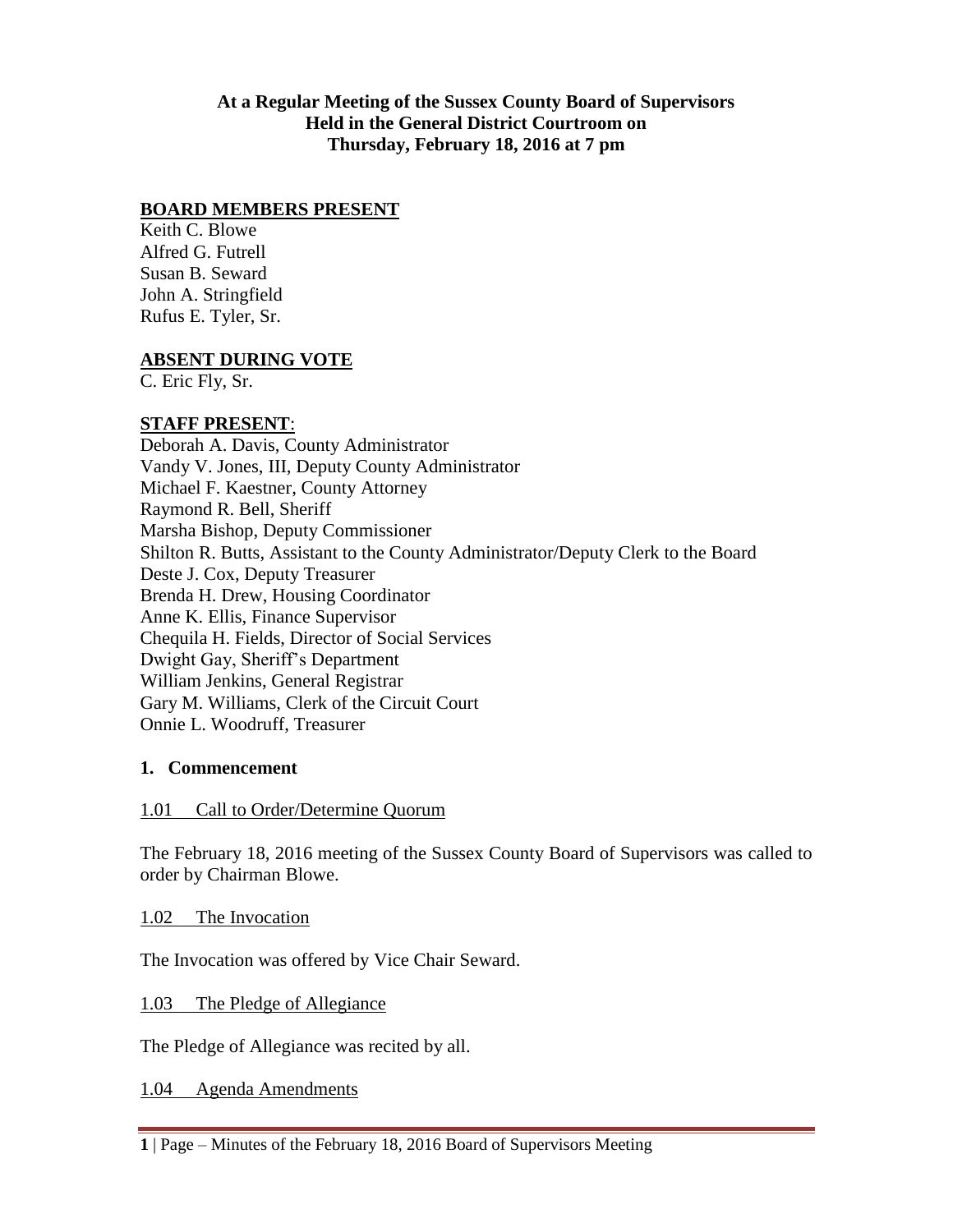At the request of Supervisor Fly, staff requested to move Action Item 6.03 Proposed Resolution: Support of Using Hunting Dogs in the Commonwealth of Virginia as prescribed in current laws, to after Public Comments. *It was decided to leave this item at its current location.*

Staff requested to add a Closed Session item: Assignment, appointment, promotion, performance, demotion, salary, discipline, or resignation of the county attorney pursuant to  $\S2.2-3711(A)(1)$  of the Code of Virginia.

Staff also requested to add Jason Williams, Senior District Manager of Atlantic Waste Disposal, under #7 Report of Departments/Agencies as 7.01A.

## 1.05 Approval of Regular Agenda

ON MOTION OF SUPERVISOR STRINGFIELD, seconded by SUPERVISOR SEWARD and carried: RESOLVED that the February 18, 2016 regular agenda of the Sussex County Board of Supervisors is hereby approved.

Voting aye: Supervisors Blowe, Futrell, Seward, Stringfield, Tyler Voting nay: none

Absent during vote: Supervisor Fly

# **2. Approval of Consent Agenda**

ON MOTION OF SUPERVISOR SEWARD, seconded by SUPERVISOR STRINGFIELD and carried: RESOLVED that the Sussex County Board of Supervisors hereby approves the consent agenda inclusive of the following: (a) Minutes of January 21, 2016 meeting; (b) Approval of Warrants and Vouchers; and (c) Approval of Restoration of Funds, \$8,805.00 from VACORP. Voting aye: Supervisors Blowe, Futrell, Seward, Stringfield, Tyler

Voting nay: none

Absent during vote: Supervisor Fly

- **3. Recognitions/Awards** none
- **4. Public Hearing(s)** none
- **5. Appointment(s)** none

## **6. Action Items**

## 6.01 Amendment to Board's Bylaws and Rules of Order

County Attorney Kaestner reported that at its regular January meeting, the Board adopted amendments to its Bylaws and Rules of Procedure ("Bylaws"). These amendments pertained to the agenda and incorporated provisions governing the use of the elected tie breaker position. The Board discussed a third amendment regarding the scheduling of the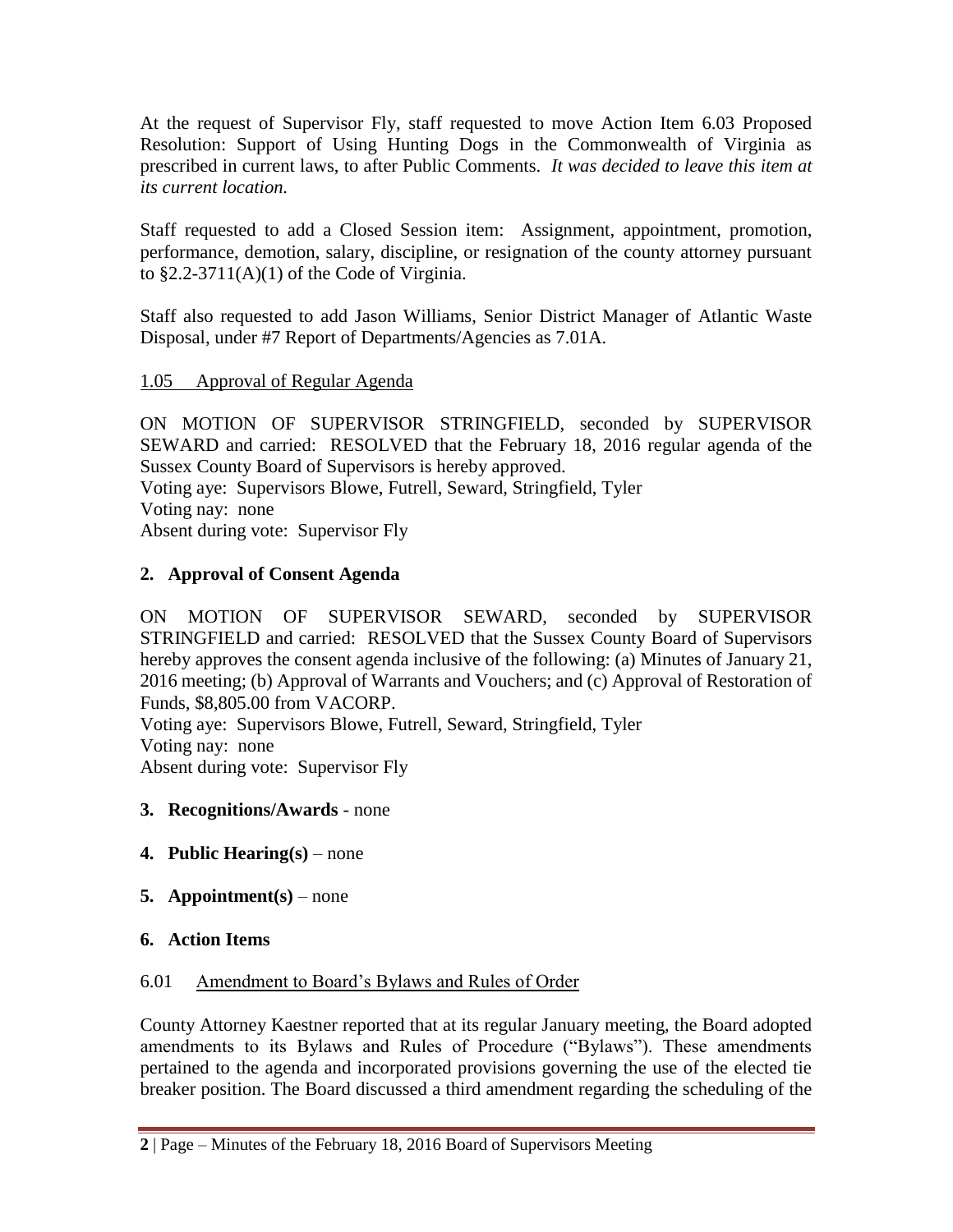organizational meeting in the years immediately following an election. Because the proposed verbiage raised some legal concerns, the Board directed the county attorney to return with proposed verbiage to accomplish the Board's goal.

## **Proposed Amendment to the Bylaws**

Revise Section 2-6(A) to read as follows:

A. At the regular December meeting held immediately after a regular November general election for members of the Board of Supervisors, the Board shall set the date, time and place of a meeting to sit in regular session in January to hold its organizational meeting pursuant to § 15.2-1416 of the Code of Virginia. Such organizational meeting shall be held on the first Thursday of the first full week of January, unless the Board prescribes a different date. The Clerk to the Board shall cause notice of the organizational meeting to be advertised at least seven days prior to such meeting. The first meeting in January of each year shall be known as the organizational meeting. The Clerk of Board, Parliamentarian and/or County Attorney may preside during the organizational meeting pending the election of the Chairman.

(**Note:** Proposed new language is underlined and language proposed to be deleted is stricken through.)

### **Discussion**

The proposed language would require the "outgoing" Board at its regular December meeting to set an organizational meeting in January. To address concerns that the first Thursday of the month may fall on New Year's Day or shortly thereafter, the language provides for the organizational meeting to be held on the Thursday of the first full week of January. Under this proposal, the latest the organizational meeting could occur would be January  $11<sup>th</sup>$  if January  $1<sup>st</sup>$  fell on a Monday. The earliest the organizational meeting could occur would be January  $5<sup>th</sup>$  if January 1<sup>st</sup> fell on a Sunday. The proposed language also preserves the outgoing Board's discretion to set a different date.

In addition, the proposed language requires the Clerk to the Board to advertise notice of the organizational meeting. Section 15.2-1416 of the Code of Virginia sets forth the requirements of organizational meetings. When read in concert with § 15.2-1422, there is an ambiguity that makes it unclear whether the Board may hold its organizational meeting at a special meeting without advertising notice. Given the relatively modest expense of advertising, and in light of the fact that such advertisement would only be made every four years, it is recommend that the Board advertise its organizational meeting if it will be held earlier than its regular meeting.

Finally, the last sentence shown stricken through above may be deleted because it is duplicative of language found at Section 2-7(A).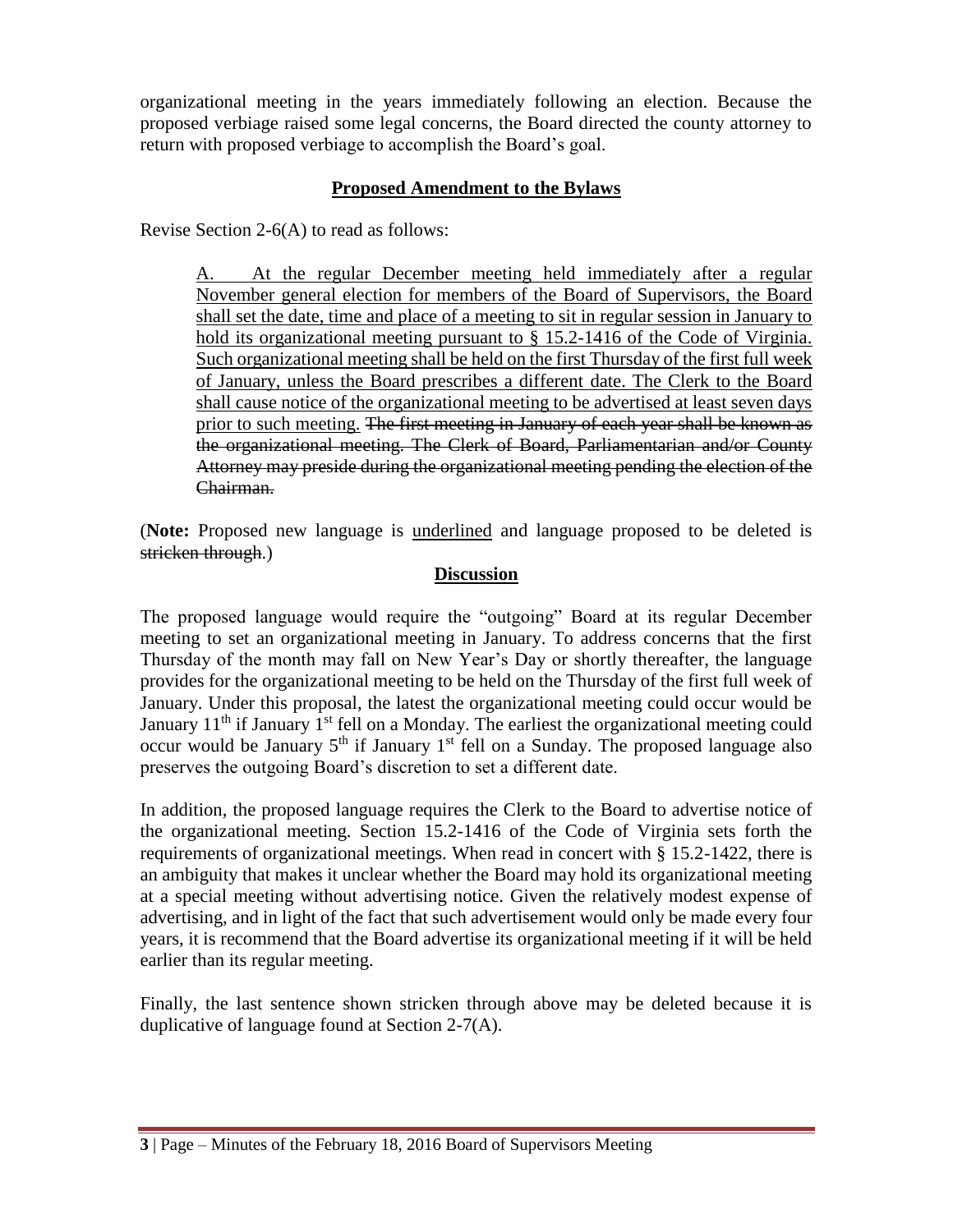ON MOTION OF SUPERVISOR TYLER, seconded by SUPERVISOR SEWARD and carried: RESOLVED that the Sussex County Board of Supervisors hereby approves amendment to the Board of Supervisors Bylaws and Rules of Procedure, Section 2-6(A). Voting aye: Supervisors Blowe, Futrell, Seward, Stringfield, Tyler Voting nay: none Absent during vote: Supervisor Fly

### 6.02 Proposed Resolution: Atlantic Coast Pipeline (FERC Case No. PF15-6-000)

Vice Chair Seward presented a draft resolution offered by Dominion Power regarding the Atlantic Coast Pipeline (FERC Case No. PF15-6-00).

ON MOTION OF SUPERVISOR TYLER, seconded by SUPERVISOR SEWARD and carried: RESOLVED that the Board of Supervisors hereby adopts the following resolution, to-wit:

WHEREAS, the proposed Atlantic Coast Pipeline would provide Virginia with unprecedented access to additional and abundant supplies of economical, domestically produced natural gas; and

WHEREAS, the reliable availability of affordable natural gas is a critical element in siting decisions by businesses, especially modern industrial operations; and

WHEREAS, the Board of Supervisors and administration of Sussex County, Virginia, are working hard to promote the development of our economy and develop new job opportunities for our working men and women; and

WHEREAS, the lack of pipeline infrastructure currently imposes serious limits on the availability of natural gas in Sussex County and other localities in southern Virginia, thereby handicapping our county's ability to attract new businesses, promote economic development, and foster employment growth; and

WHEREAS, the proposed Atlantic Coast Pipeline, with a route passing very close to Sussex County, has the potential to greatly improve the accessibility of natural gas in our locality and, in the process, better position our county to strengthen our economy and compete successfully for new business ventures; and

WHEREAS, even before it begins operation, the effort to construct the proposed pipeline would generate significant economic benefits for Virginia, with a 2014 study by Chmura Economics & Analytics indicating construction would produce approximately \$1.42 billion in additional economic activity and support almost 8,800 additional jobs in the Commonwealth through 2019; and

WHEREAS, operation of the proposed pipeline would lead to continuing benefits for the residents and businesses of Sussex County, with a 2015 ICF International study forecasting that the improved availability of natural gas would save Virginia consumers, including those in our locality, an annual average of \$243 million in energy costs;

**<sup>4</sup>** | Page – Minutes of the February 18, 2016 Board of Supervisors Meeting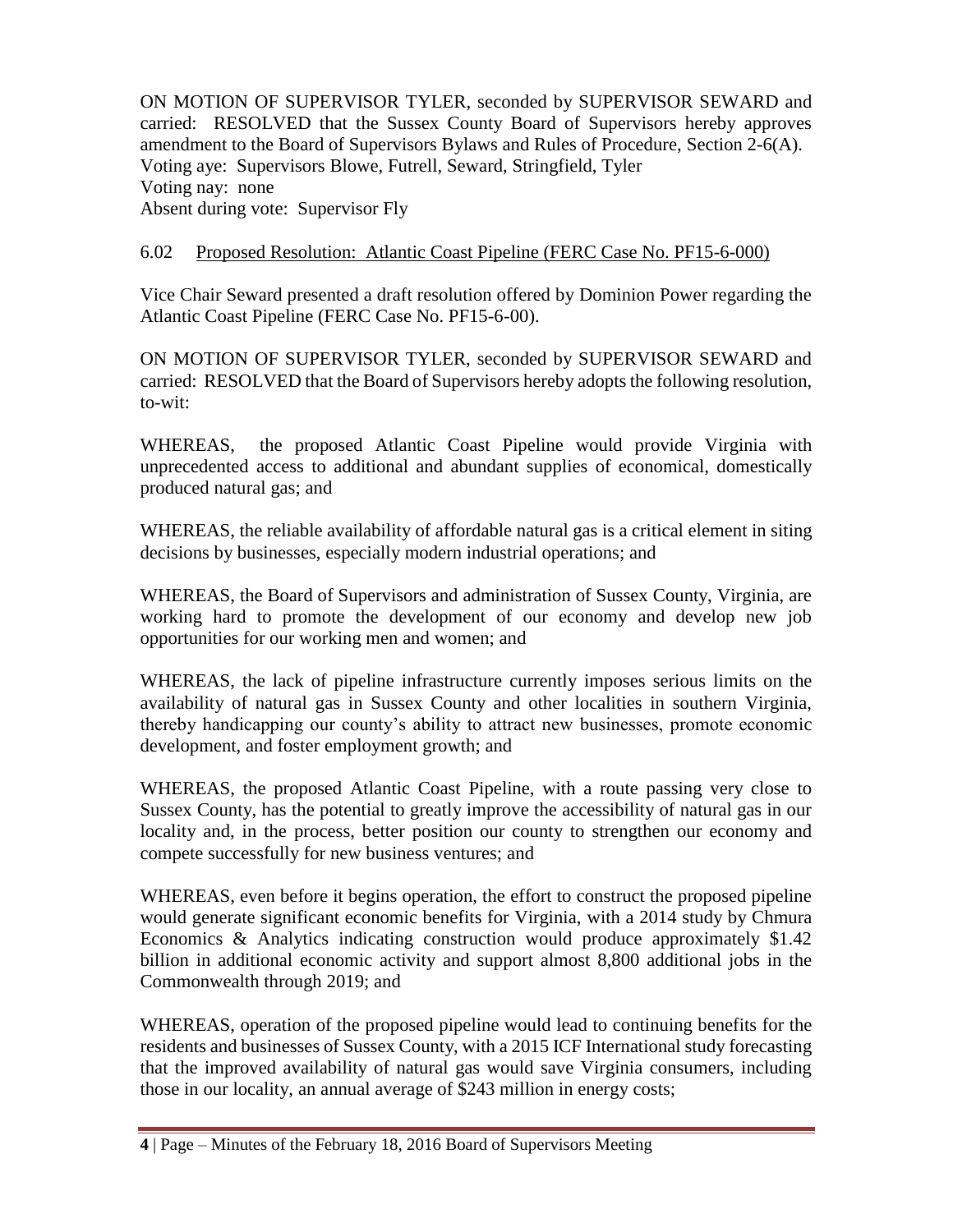WHEREAS, operation of the pipeline will also help protect our county's environment, especially the quality of our air, by offering new supplies of natural gas, a low-emissions fuel source, for the generation of electricity in Virginia;

THEREFORE, BE IT RESOLVED that the Board of Supervisors of Sussex County, Virginia, hereby expresses our strong support for the proposed Atlantic Coast Pipeline and respectfully urges the Federal Energy Regulatory Commission to approve the project after a timely and thorough review.

Voting aye: Supervisors Blowe, Futrell, Seward, Stringfield, Tyler Voting nay: none Absent during vote: Supervisor Fly

### 6.03 Proposed Resolution: Support of Using Hunting Dogs in the Commonwealth of Virginia as Prescribed in Current Law

Supervisor Futrell offered a draft resolution in support of using hunting dogs in the Commonwealth as prescribed in current laws to be adopted by the Board of Supervisors.

After discussion of current legislation in the General Assembly, there was recommendation to amend the language in the final paragraph in the resolution.

ON MOTION OF SUPERVISOR TYLER, seconded by SUPERVISOR SEWARD and carried: RESOLVED that the Board of Supervisors hereby accepts the proposed resolution with amendments as presented by the county attorney, to-wit:

WHEREAS, Sussex County is blessed with a bounty of wildlife, and hunting helps develop an appreciation for our natural resources; and

WHEREAS, we as a community are entrusted with the extraordinary task of preserving and conserving our County's precious natural areas and wildlife populations; and

WHEREAS, hunters throughout the Commonwealth, our Region, and Sussex County contribute to our economy, help form conservation movements, promote laws to stop the uncontrolled exploitation of wildlife, and work to establish gaming laws that are backed by enforcement; and

WHEREAS, the Sussex County tradition of hunting with dogs is a family-oriented tradition that teaches self-reliance, individual responsibility, and the values of community stewardship of our God given natural resources; and

WHEREAS, the governing body of Sussex County recognizes that we must remain vigilant in the protection of these traditions and this valued way of life by supporting legal methods that protect our inherent rights to hunt with dogs, while also allowing for the enforcement against the inhumane treatment of hunting dogs and the right of property owners to protect against trespassers; and

**<sup>5</sup>** | Page – Minutes of the February 18, 2016 Board of Supervisors Meeting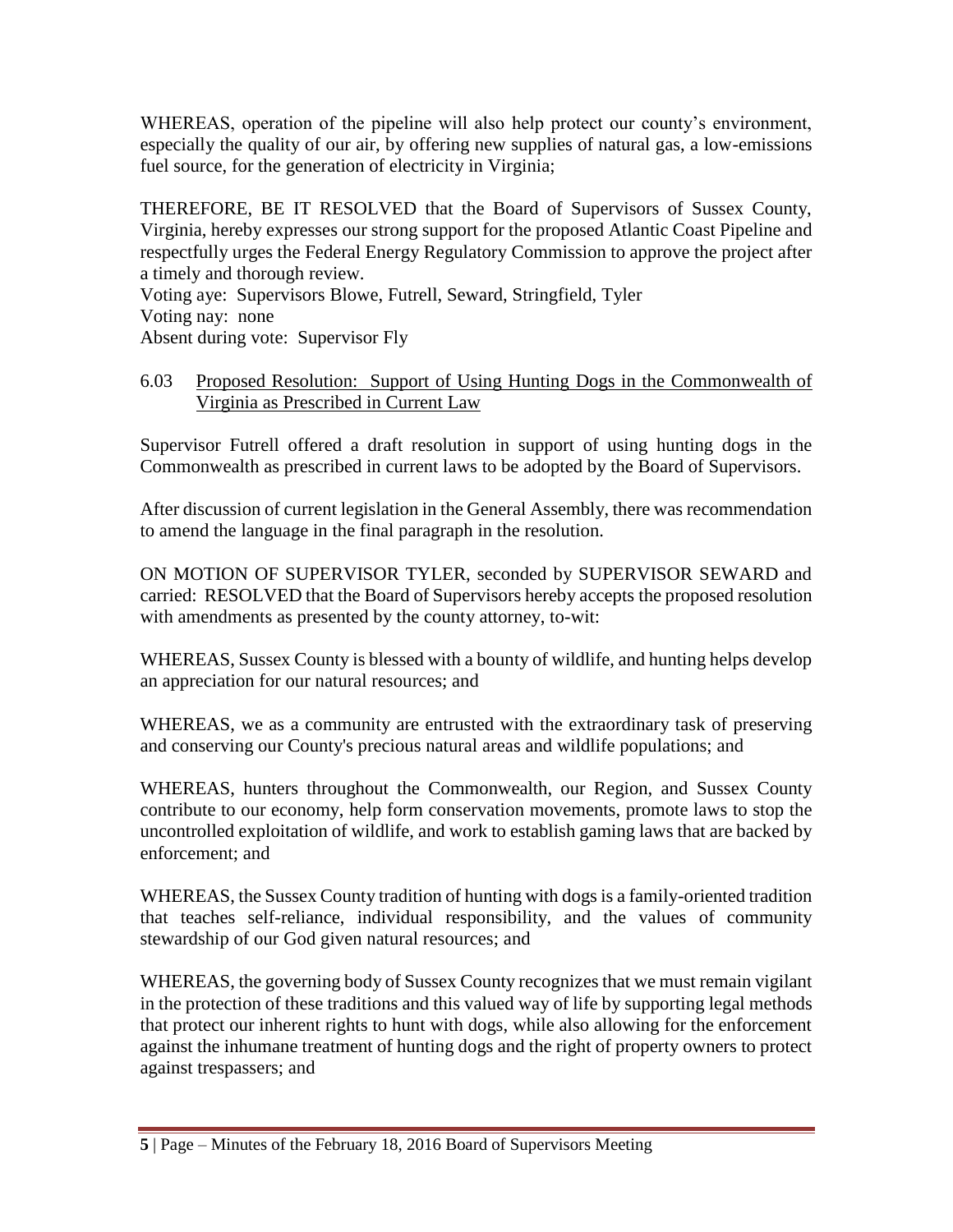WHEREAS, hunting is an invigorating and healthy sport that provides a lifetime of enjoyment, embraces an American tradition, and shares in the values of proper stewardship and resource conservation; and

NOW, THEREFORE BE IT RESOLVED, by the Sussex County Board of Supervisors that we hereby proclaim to our citizens, those of the region, and our great Commonwealth that the governing body of Sussex County supports the right to hunt with dogs, and further maintains our stance for the need for enforcement of animal cruelty and current state trespassing laws; and

HEREBY BE IT FURTHER RESOLVED, that the Sussex County Board of Supervisors while taking no position on any pending legislation supports our heritage of hunting with dogs and opposes any actions on the part of the Virginia Department of Game and Inland Fisheries and the General Assembly of Virginia that are detrimental to that tradition. Voting aye: Supervisors Blowe, Futrell, Seward, Stringfield, Tyler Voting nay: none Absent during vote: Supervisor Fly

# 6.04 Grant Award: Route 602 (Cabin Point Road) Sewer/Water Line Extension

Deputy County Administrator Jones reported that on January 12, 2016, the Virginia Tobacco Commission awarded Sussex County \$290,073.00 to assist with the extension of water and sewer service mains to the Route 602 (Cabin Point Road) Industrial Park. The County owns approximately 156 acres of land at the intersection of Route 460 and Route 602. Proposed improvements include approximately 3,600 feet of 6-inch diameter sanitary sewer and approximately 760 linear feet of 12-inch diameter waterline. Construction will occur on the north side of Route 460 with bores under Routes 460 and 602 required for the sanitary sewer force main and water main extensions.

Deputy County Administrator Jones noted that staff would like to modify request for the Board to just accept the grant so that staff get more definitive pricing on the lines. Staff was initially requesting that the Board of Supervisors accept the grant award of \$290,073.00 and to appropriate \$580,146.00 in the budget for this capital project. Grants from the Tobacco Commission require a 1-1 (dollar for dollar) local match contribution.

ON MOTION OF SUPERVISOR FUTRELL, and seconded by SUPERVISOR STRINGFIELD and carried: RESOLVED that the Board of Supervisors hereby accepts the grant award of \$290,073.00.

Voting aye: Supervisors Blowe, Futrell, Seward, Stringfield, Tyler Voting nay: none Absent during vote: Supervisor Fly

## 6.05 Comprehensive Services Funds

Anne Ellis, Finance Supervisor, reported that upon review of the Finance Department is requesting that the Board of Supervisors appropriate additional funds to balance the account.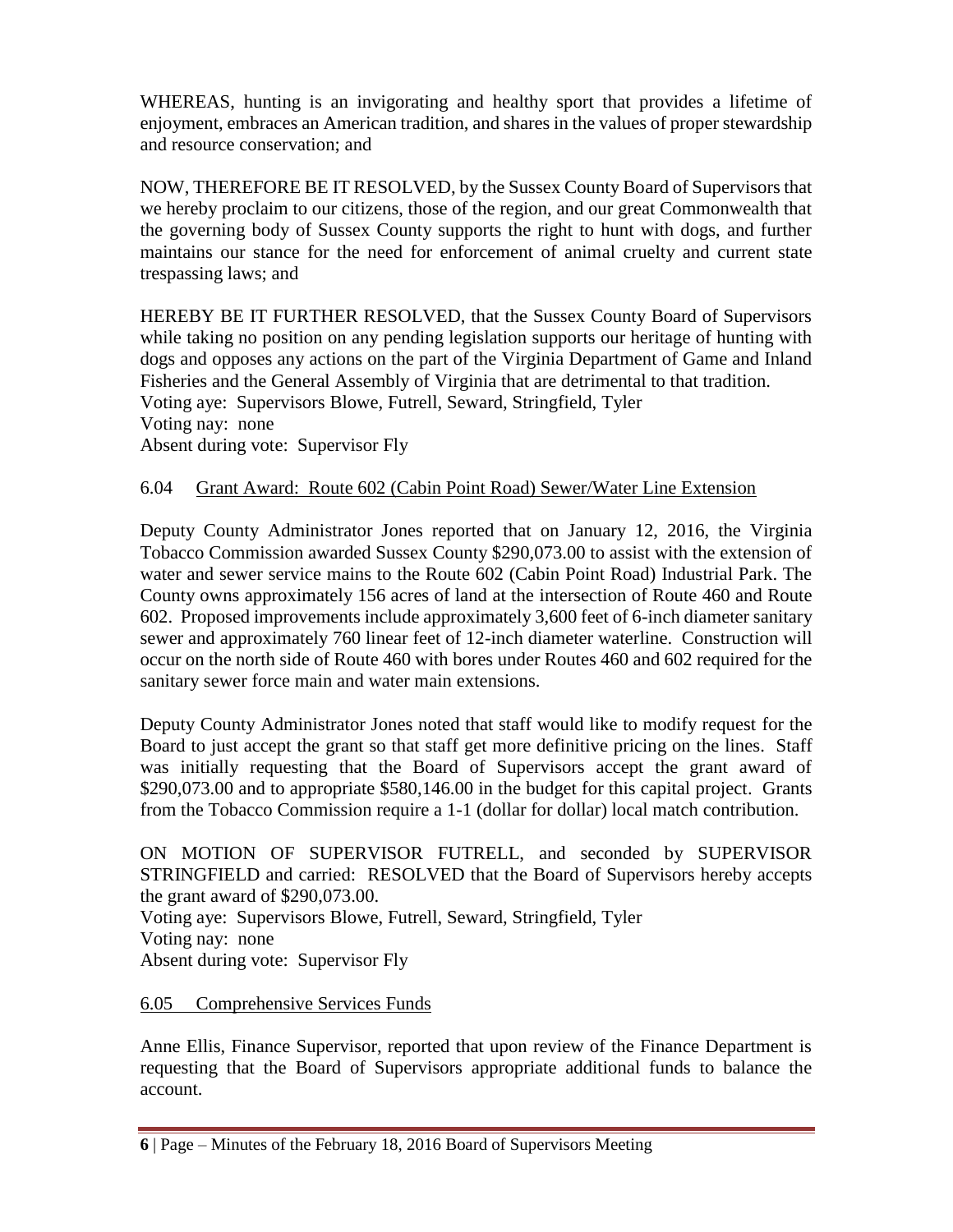Additional appropriation of local funds is needed in the amount of \$51,696.89 to balance the account. This may be accomplished by a reduction in the local appropriation to Social Services Department, which will still leave adequate funds based on the level of operations for the department for the remainder of the fiscal year.

The Comprehensive Services fund ended the 2015 fiscal year with a balance of (\$51,696.89) on accrual basis; this balance reflects a cumulative amount for 2012-2015.

Our required local match for Comprehensive Services is 23.87%.

| <b>Year</b> | <b>Fund Assets</b> | <b>Fund Liabilities</b> | <b>Balance</b> |
|-------------|--------------------|-------------------------|----------------|
| 2012        | 107,432.46         | 137,076.94              | $-29,644.48$   |
| 2013        | 118,336.31         | 159,370.39              | $-41,004.08$   |
| 2014        | 153,491.68         | 182,847.99              | $-29,356.31$   |
| 2015        | 153,491.68         | 182,856.11              | $-51,696.89$   |

A copy of the balance sheet was provided to the Board.

*Ms. Chequila Fields, Director of Social Services, stated that the Comprehensive Service Act was created for at-risk children. Social Services acts as the fiscal agent.* 

ON MOTION OF SUPERVISOR FUTRELL, seconded by SUPERVISOR SEWARD and carried: RESOLVED that the Sussex County Board of Supervisors hereby approves and authorizes an appropriation reduction from the Department of Social Services in the amount of \$51,696.89; and

FURTHER RESOLVED that the Sussex County Board of Supervisors authorizes a budget transfer of the same amount to Comprehensive Services to reconcile and balance the account.

Voting aye: Supervisors Blowe, Futrell, Seward, Stringfield, Tyler Voting nay: none Absent during vote: Supervisor Fly

6.06 Airfield 4-H Center Request

County Administrator Davis reported that Mr. Melvin Atkinson, Airfield 4-H Center Director, is requesting the Board of Supervisors to consider donating the mobile classrooms located at the former Ellen W. Chambliss Elementary School to the Airfield 4-H Center for their outdoor educational programs.

This item has been tabled until the March 17, 2016 Sussex County Board of Supervisors meeting. Chairman Blowe has advised all parties in this matter communicate prior to the meeting.

6.07 Proposed Resolution: Improvement Association Building Construction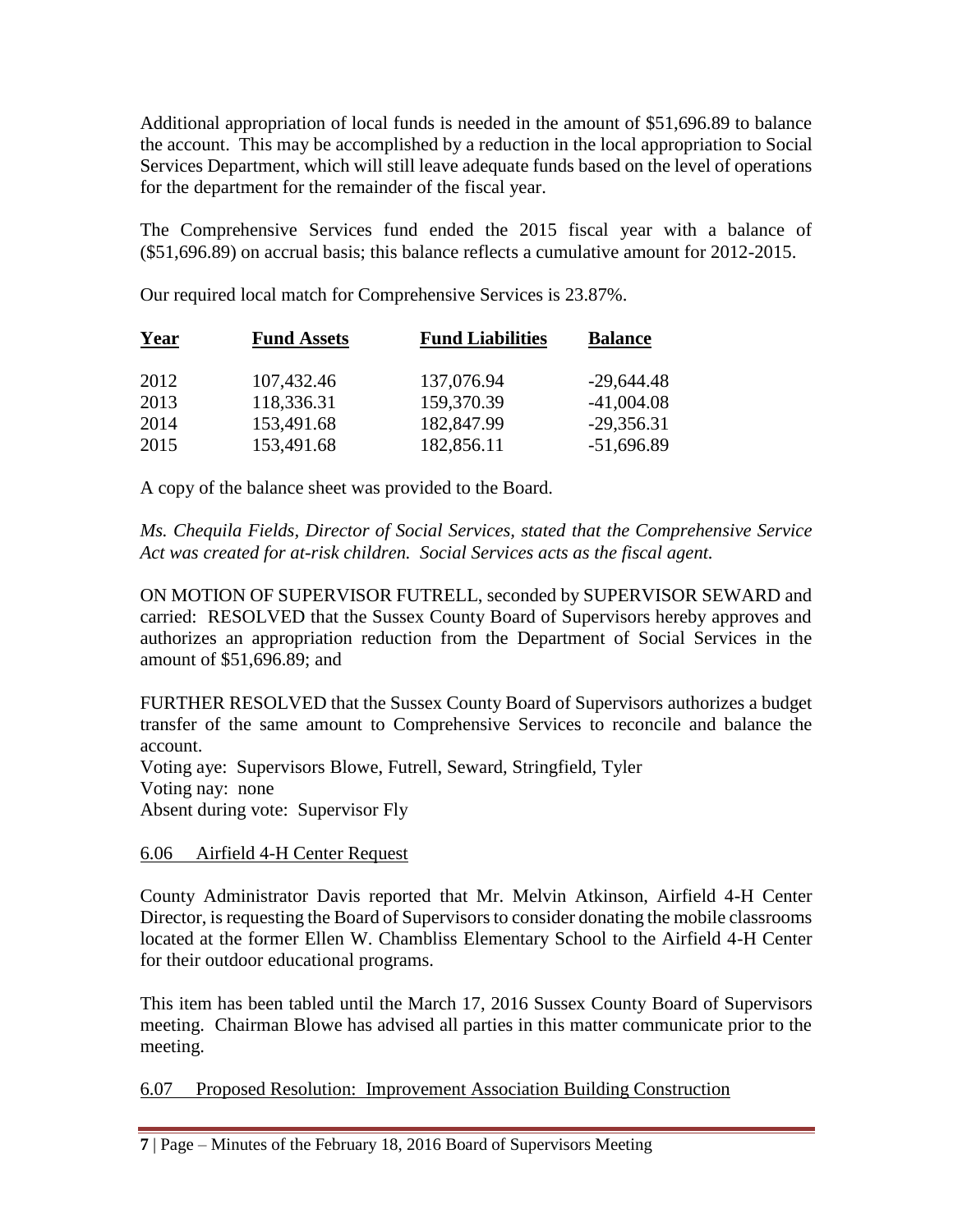This item has been tabled until the March 17, 2016 Sussex County Board of Supervisors meeting. Chairman Blowe has advised all parties in this matter communicate prior to the meeting.

# **7. Reports of Departments/Agencies**

# 7.01 VDOT Update, Jerry Kee, Assistant Residency Administrator

Mr. Jerry Kee, Assistant Residency Administrator for Virginia Department of Transportation (VDOT), gave a brief update on maintenances item VDOT has completed in the last thirty (30) days.

Mr. Kee reported that some of the projects VDOT has been or will be working on are:

- Potholes due to inclement weather
- Drainage and stormwater cleanout in the four (4) towns
- Ditching work
- Non-hard surface roads
- Paving roads—Routes 31, 617, 628—in Wakefield this summer
- Replacing 301 Bridge over Nottoway River scheduled for April 2016. The bridge is anticipated to reopen in December 2017.

Mr. Kee also provided VDOT's toll free number, 1-800-367-7623.

# 7.01A Atlantic Waste Disposal Update, Jason Williams

Mr. Jason Williams, Senior District Manager of Atlantic Waste, provided an update of measures to control the odor and other issues at the Atlantic Waste landfill.

Mr. Williams reported that in the Phase 1 cap area, the stormwater control structure has been completed. Another stormwater control project has been started on the other side of the landfill that will minimize leachate production in one portion of the landfill. A new flare was started February 11, 2016; however, the portable flare will still be running until permanent flare has been confirmed to handle gas.

The Wastewater Treatment Plant that Atlantic Waste is building, has constructed three (3) concrete aerobic tanks. Also, two (2) new equipment operators and four (4) new site technicians have been hired in addition to existing staff to handle leachate and environmental issues.

# 7.02 Administration Update: Stony Creek Park Lighting Project

Deputy County Administrator Jones reported that there has been several discussions held regarding the Stony Creek Park Light Project. However, there has been no definitive scope of work developed for the project nor has there been any type of agreement developed or completed between the County and Stony Creek's Town Council.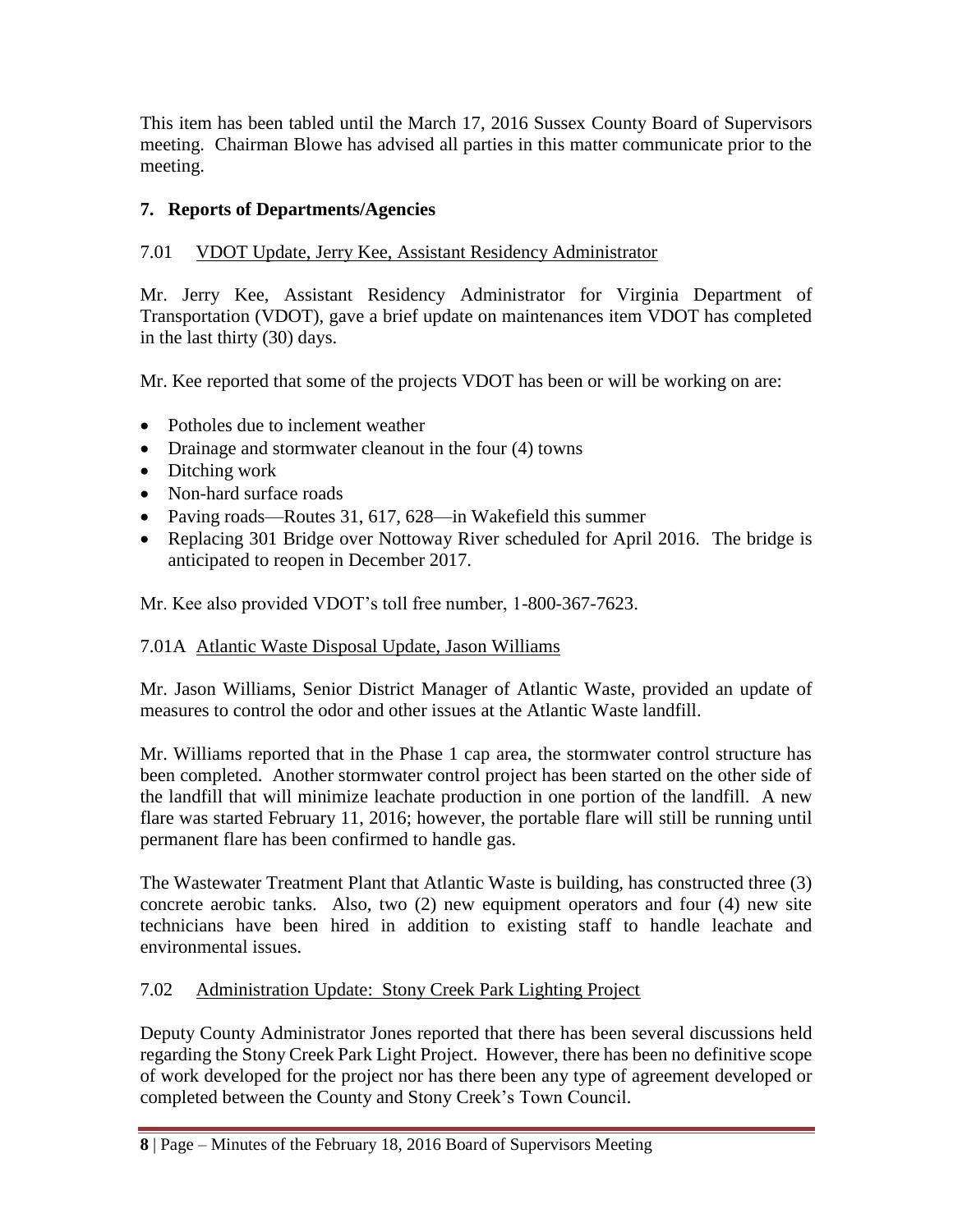Deputy County Administrator Jones is requesting that the Board move forward and allow County Administration to follow up with Stony Creek's Town Council regarding the Park Lighting Project and start anew.

ON MOTION OF SUPERVISOR TYLER, seconded by SUPERVISOR STRINGFIELD and carried: RESOLVED that the Sussex County Board of Supervisors hereby authorizes County Administration to negotiate with the Town Council of Stony Creek to pursue a project on the Stony Creek Park Lighting and

FURTHER RESOLVED that the Sussex County Board of Supervisors hereby directs County Administration to bring a report and recommendation to the Board of Supervisors. Voting aye: Supervisors Blowe, Futrell, Seward, Stringfield, Tyler Voting nay: none Absent during vote: Supervisor Fly

## 7.03 Finance Department/Committee Update

This item has been tabled until the March 17, 2016 Board of Supervisors meeting.

(a) Wakefield Volunteer Fire Department

This item has been tabled until the March 17, 2016 Board of Supervisors meeting.

# 7.04 Staff's Update to Board's 2016 Priority List

Deputy County Administrator Jones updated the Board on the following updates:

- Economic Development Show tangible and meaningful progress in the following areas
	- Industrial sites shovel ready by end of 2016 2017 (utilities-water/sewer/ broadband) Water and Sewer Lines run to Cabin Point Road Site. Engineering Plans for Water Lines, Expansion of the Wastewater Treatment Plant and construction of an Elevated Water Storage Tank**.**
	- Pursue opportunities / funding via the Region Gateway partnership for County Staff will continue our communications and efforts with Virginia's Gateway Region.
	- Establish an executable County Clean-up / Beautification Plan Efforts will be made to schedule meetings with the Towns to include them in a countywide beautification plan.
	- Clean-up County and make it more presentable for potential businesses Efforts will be made to schedule meetings with the Towns to include them in a countywide beautification plan**.**
	- Develop a County Clean-up Campaign (involve all agencies and organizations) Staff will begin such campaign after new hire.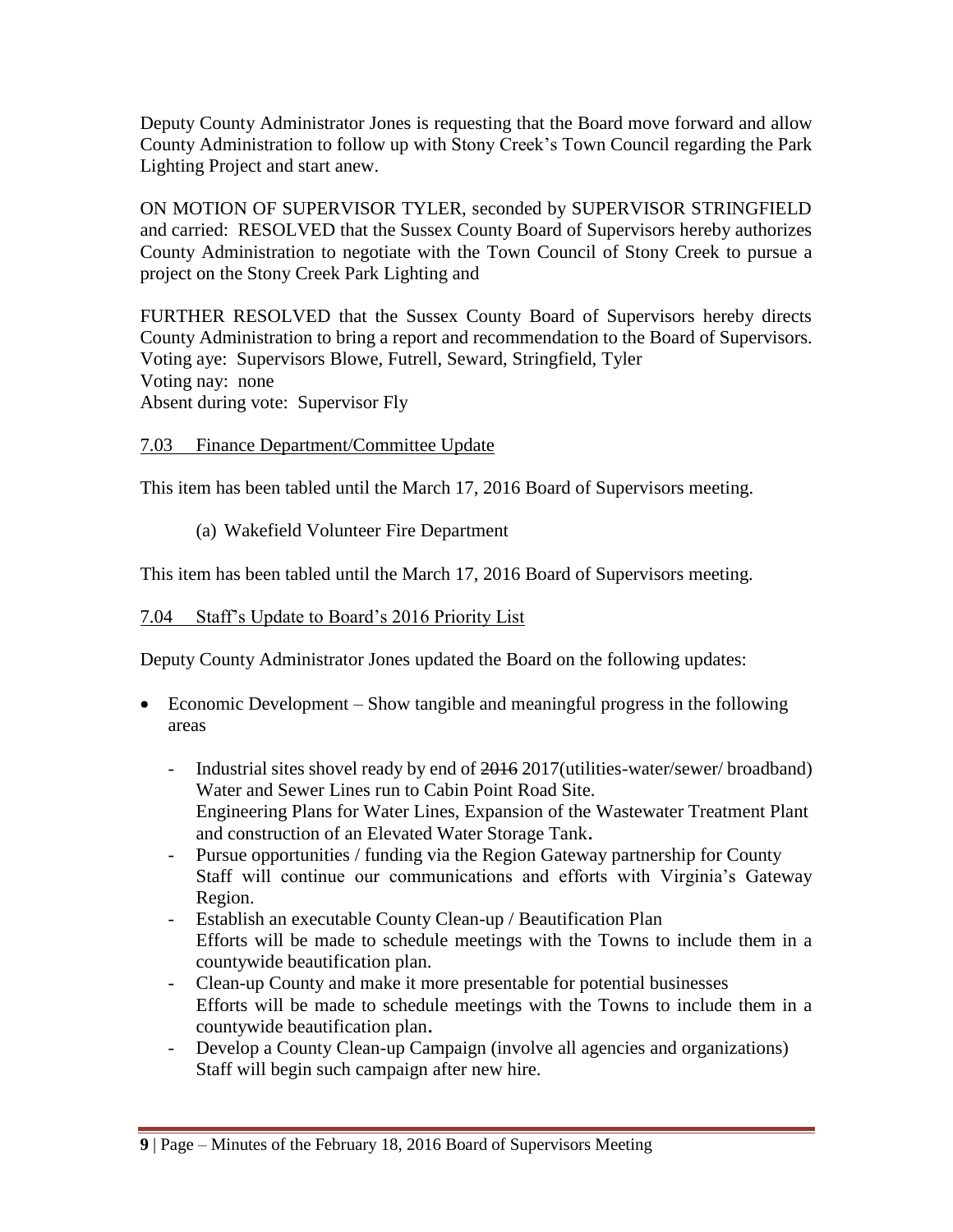- Establish a monthly newsletter to highlight status of County activities/projects NLT Apr 16 Efforts will be made to produce a County newsletter by May 2016.
- Reasonably Priced County-Wide Broadband Solution Broadband is the economic highway (education/jobs/entertainment/healthcare) to the future just like the interstate highway systems was for this Country back in the late 50s & early 60s.
	- Provide the County with 3 options to meet County-wide Connectivity goal NLT 31 May 16

Efforts will be made to provide options by end of calendar year 2016**.**

- Video-tape Board Meetings and post on County Website NLT 24 hours after meeting NLT 31 May 16 submit to Board of Supervisors:
	- A baseline of County technology requirements
	- Plan to streamline County Technology Procurements
	- $\bullet$  3 options for establishing and funding County-wide broadband / connectivity solutions

Staff will contact necessary agents to get pricing on video taping of meetings to provide a response to the Board at the June 2016 Board meeting.

- Identify potential areas to reduce the 2017 budget by  $2\%$ ,  $4\%$ ,  $\&$  6% across the board
	- Include a County Wide Paperless Strategy Maximize use of Technology Efforts are being made to acquire costs for iPads for Board members and the required staff, hopefully to provide information by April Board meeting.
	- Consider not filling vacant positions but rather restructuring staff and organization There are 3 vacant positions under County Administration umbrella, two of which are vital. We do not recommend a restructuring at this time.

A copy of the 2016 Priority List and staff updates were included in the Board packet.

ON MOTION OF SUPERVISOR SEWARD, seconded by SUPERVISOR STRINGFIELD and carried: RESOLVED that the Sussex County Board of Supervisors hereby accepts subtask recommendations provided by the County Administration staff. Voting aye: Supervisors Blowe, Futrell, Seward, Stringfield, Tyler Voting nay: none

Absent during vote: Supervisor Fly

- 7.05 Treasurer's Report *included in Board packet*
- 7.06 Local Dept. of Social Services Profile Report SFY 2015 *included in Board packet*
- 7.07 Animal Services Monthly Report *included in Board packet*
- 7.08 Community Development Monthly Report *included in Board packet*
- 7.09 Environmental Inspections Monthly Report *included in Board packet*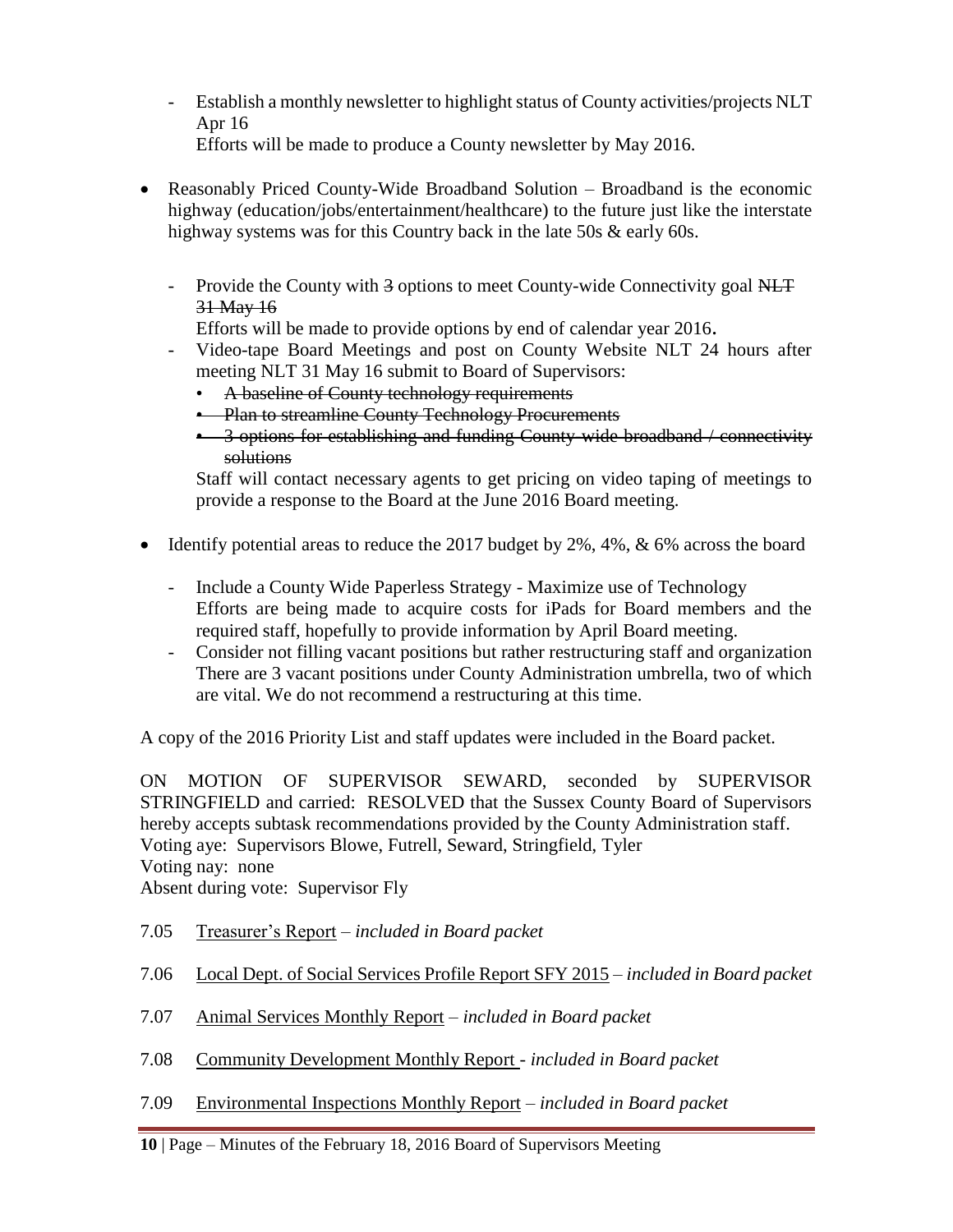# 7.10 Housing Department Monthly Report – *included in Board packet*

## **8. Citizens' Comments (8:39 pm)**

Comments were heard from:

- Larry Diehl (Waverly District)
- Bill Collins (Courthouse District)

Mr. Collins wanted to go on record stating that Sussex County roads were cleaner than any neighboring Counties after the snowstorm.

- Otto Wachsmann (Stony Creek District)
- Ann Joyner (Wakefield District)
- Charlie Caple (Stony Creek District)
- Craig Newton (Courthouse District)

# *Supervisor Fly entered at 8:49 pm*

# **9. Unfinished Business** – none

# **10. New Business** - none

# **11. Board Member Comments**

- 11.01 Blackwater District Comments were heard from Vice Chair Seward.
- 11.02 Courthouse District none
- 11.03 Henry District none
- 11.04 Stony Creek District none
- 11.05 Wakefield District Comments were heard from Supervisor Stringfield.
- 11.06 Waverly District none

# **12. Closed Session**

## 12.01 Convene into Closed Session

ON MOTION OF SUPERVISOR SEWARD, seconded by SUPERVISOR STRINGFIELD and carried: RESOLVED that the Sussex County Board of Supervisors hereby enters Closed Session regarding assignment, promotion, performance, demotion, salary, discipline, or resignation of the county attorney pursuant to  $\S 2.2-3711(A)(1)$  of the Code of Virginia.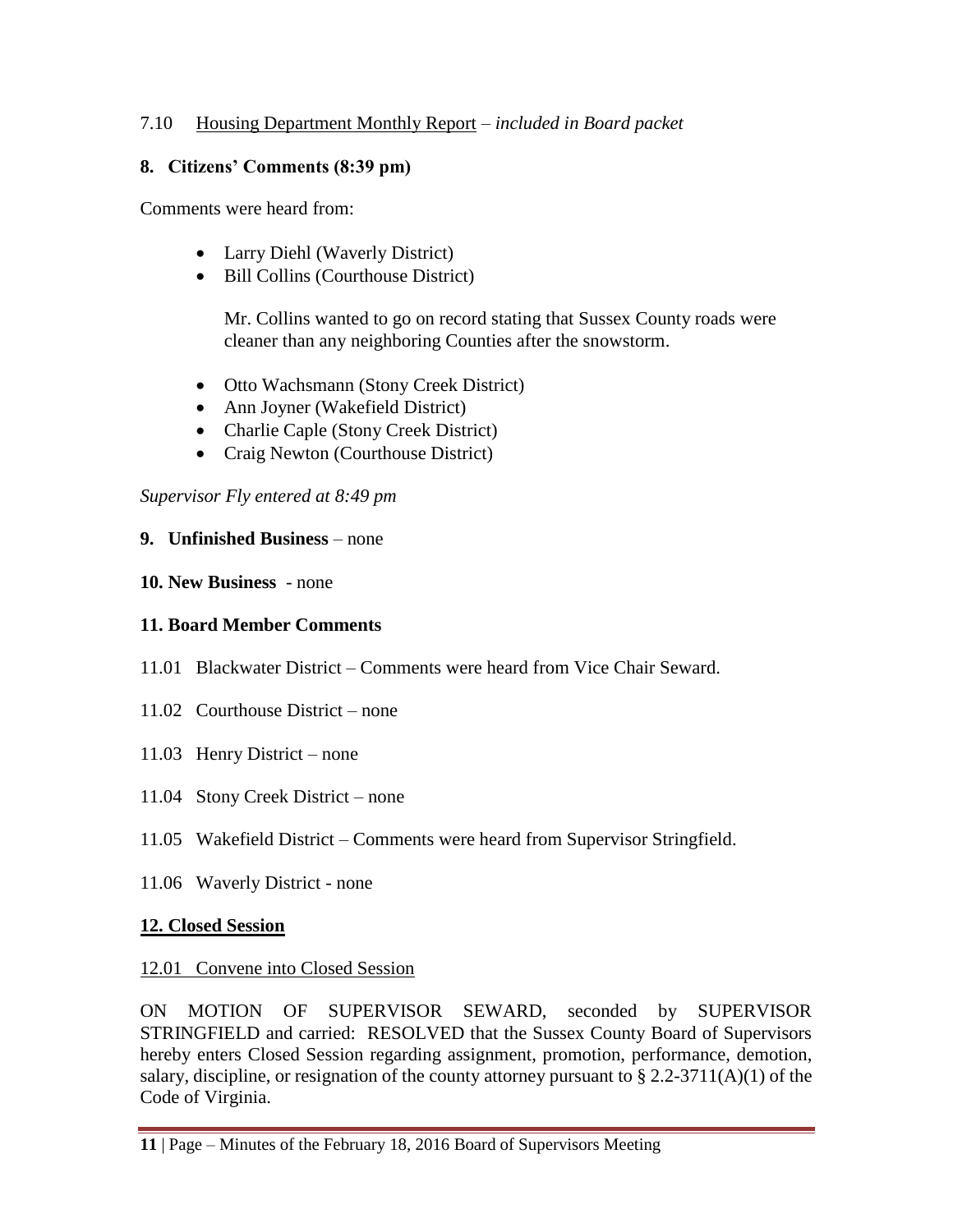Voting aye: Supervisors Blowe, Fly, Futrell, Seward, Stringfield, Tyler Voting nay: none

### 12.02 Reconvene to Open Session

ON MOTION OF SUPERVISOR STRINGFIELD seconded by SUPERVISOR FUTRELL and carried: RESOLVED that the Sussex County Board of Supervisors hereby returns to Open Session. Voting aye: Supervisors Blowe, Fly, Futrell, Seward, Stringfield, Tyler Voting nay: none

### 12.03 Certification

ON MOTION OF SUPERVISOR FLY, seconded by SUPERVISOR FUTRELL and carried: RESOLVED that the Sussex County Board of Supervisors hereby approves adoption of resolution for certification, to-wit:

WHEREAS, that the Sussex County Board of Supervisors convened a Closed Meeting on this date pursuant to an affirmative recorded vote in accordance with the provisions of the Virginia Freedom of Information Act; and

WHEREAS, Section 2.2-3712 of the Code of Virginia, as amended, requires a certification by the Board that such Closed Meeting was conducted inconformity with Virginia law.

NOW THEREFORE BE IT RESOLVED that the Board of Supervisors hereby certifies that, to the best of each member's knowledge (i) only public business matters lawfully exempted from Open Meeting requirements by Virginia law were discussed in the Closed Meeting to which this certification resolution applies, and (ii) only such public business matters as were identified in the motion convening the Closed Meeting were heard discussed or considered.

Voting aye: Supervisors Blowe, Fly, Futrell, Seward, Stringfield, Tyler Voting nay: none

#### 12.04 Action Resulting from Closed Session

ON MOTION OF SUPERVIOSR FUTRELL, seconded by SUPERVISOR SEWARD and carried: RESOLVED that the Sussex County Board of Supervisors hereby accepts the county attorney's resignation effective March 10, 2016.

Voting aye: Supervisors Blowe, Fly, Futrell, Seward, Stringfield, Tyler Voting nay: none

ON MOTION OF SUPERVISOR FLY, seconded by SUPERVISOR SEWARD and carried: RESOLVED that the Board of Supervisors hereby directs the County Administrator and County Attorney to correspond with Hefty, Wiley, & Gore and Mark Flynn to procure proposals to provide legal services for the County as well as obtaining recommendation from the Virginia Association of Counties and VML.

Voting aye: Supervisors Blowe, Fly, Futrell, Seward, Stringfield, Tyler